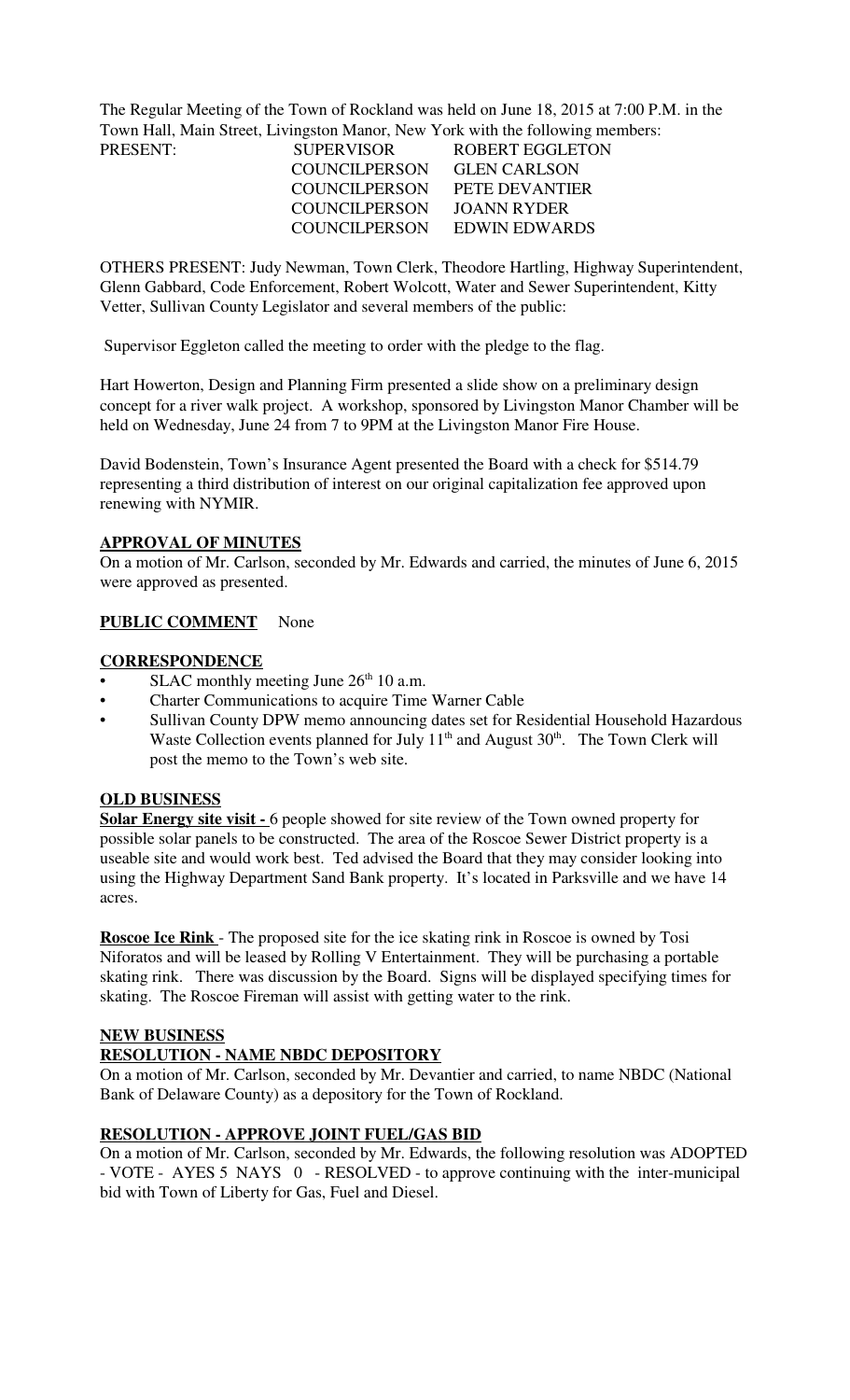# *REGULAR MEETING, TOWN OF ROCKLAND, JUNE 18, 2015*

## **ADOPT A ROAD APPLICATIONS APPROVED**

On a motion of Mr. Devantier, seconded by Ms, Ryder and carried, to approve the Adopt a road application for Michele Houman. 5 AYES - Carried

On a motion of Mr. Devantier, seconded by Ms. Ryder and carried, to approve the Adopt a road application for Shirley Fulton. 5 AYES - Carried

### **RESOLUTION - APPROVE LMSTP PROJECT TO GO OUT TO BID**

On a motion of Mr. Carlson, seconded by Mr. Edwards, the following resolution was ADOPTED - VOTE - AYES 5, NAYS 0 - RESOLVED - to approve the Livingston Manor Sewer Treatment Plant to go out to bid for reconstruction of the facility.

### **DEPARTMENT HEADS**

**Ted Hartling, Highway Superintendent** reported that his department has completed paving on Anderson Road and Back Shandelee Road.

The advertisement for bids for the Highway Department Garage and Office project will be published in Friday, June 19<sup>th</sup> issue of the Town's official paper. The bid has been modified to only include the building and the footers. Other items for the project will be bid out once a bid has been received and approved.

Bob Wolcott, Water and Sewer Superintendent reported that his department has been working on repairing a leak on Maynard Street, Roscoe. Bob recommends that they'd re-route the water main upon fixing said leak.

Bob also advised that three of his employees attended a seminar this week for continuing license credits.

**Glenn Gabbard, Code Enforcement Officer** advised that there are a lot of absentee landlords/property owners who do not have their lawns mowed. There were no objections from the Board to move forward with getting bids for lawns to be mowed and charges reassessed on the next Town and County property tax bills.

There was discussion on appointment of a hearing officer to move forward with taking down the building on River Street that since has been boarded up by the Town.

The Board also had discussion on contacting Ken Klein, Town Attorney regarding updates to the flood law.

### **APPROVAL OF BILLS**

On a motion of Ms. Ryder, seconded by Mr. Devantier, the following resolution was ADOPTED - VOTE - Ayes 5, Nays 0 - RESOLVED - (Mr. Devantier approved all bills with the exception of #70 for the Roscoe-Rockland Water, #74 for the Roscoe Sewer and 192 for the Highway) to approve the bills on abstract #12 dated June 18, 2015, in the following amounts:

| General Fund                  | #201-195   | \$16,669.55    |
|-------------------------------|------------|----------------|
| Highway                       | #177-204   | \$52,901.11    |
| Livingston Manor Water        | #76-80     | \$2,580.18     |
| <b>Livingston Manor Sewer</b> | #74-81     | \$3,180.45     |
| Roscoe Sewer                  | #72-77     | \$2,325.73     |
| Roscoe-Rockland Water         | #67-73     | \$2,423.36     |
| Roscoe-Rockland Light         | $#22.-23$  | 1,003.11<br>\$ |
| Livingston Manor Light        | $#13-14$   | 1,851.81<br>S  |
| Hazel Park Light              | $#11 - 12$ | 50.73<br>S     |
| Orchard St. Cemetery          | #1         | 1,100.00       |

**Supervisors Monthly report** was presented. Motion by Mr. Carlson, seconded by Mr. Eggleton, to accept the Supervisor's monthly report. 5 AYES - Carried